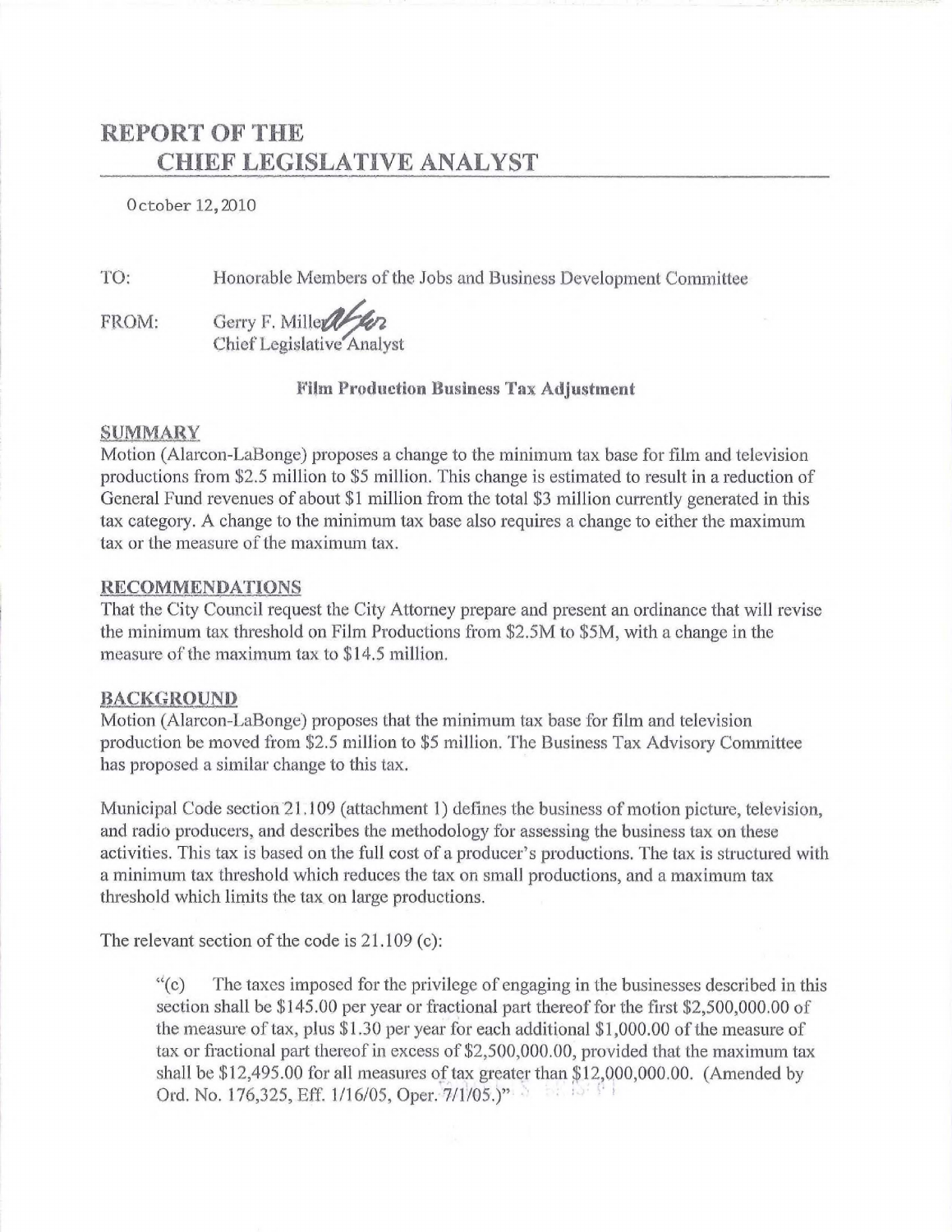#### Proposed Revision

Productions with a cost of less than or equal to \$2.5 million currently pay a base rate of \$145. Productions with a cost greater than \$2.5 million pay the base rate of \$145 plus \$1.30 per each additional \$1 )000. This tax is capped, however, so that the maximum liability for any taxpayer in this category is \$12,495. The result is that any producer with costs greater than \$12 million will pay no more than \$12,495 in business taxes.

The proposal to change the minimum tax threshold from \$2.5 million to \$5 million would result in a very simple change with significant tax reductions for all taxpayers in this category. All taxpayers in this category would receive a reduction in their tax liability:

- All taxpayers with production costs between \$2.5 million and \$5 million will be relieved of all additional tax liability except the base payment of \$145; and
- All taxpayers with a liability greater than \$5 million will receive a tax reduction of \$3,250, because the costs from \$2.5 million to \$5 million would no longer be included as a taxable amount.

Based on 2009 data provided by the Office of Finance, this change in the tax code would reduce General Fund revenues by approximately \$1 million. Approximately \$400,000 of this reduction results from the reduction of tax liability on productions within the \$2.5 to \$5 million range, with the remaining \$600,000 reduction related to the reduction of tax liability on productions with costs greater than \$5 million. The City currently earns approximately \$3 million from the production tax. The following chart summarizes the impact of this proposal:

| <b>Production Cost</b><br>Range | <b>Current Tax</b><br>liability  | Proposed Tax<br>Liability        | <b>Potential General</b><br><b>Fund Impact</b> |
|---------------------------------|----------------------------------|----------------------------------|------------------------------------------------|
| \$0-\$2.5 million               | \$145                            | \$145                            | 80                                             |
| $$2.5-$5$ million               | \$145 plus \$1.30<br>per \$1,000 | \$145                            | approx. - \$400,000                            |
| $>$ \$5 million                 | \$145 plus \$1.30<br>per \$1,000 | \$145 plus \$1.30<br>per \$1,000 | approx. - \$600,000                            |

This proposed tax reduction for film productions is intended to attract and retain more film and television production to the City, particularly small productions such as commercials. If effective, this increase in production activity has the potential to generate additional business tax revenue, offsetting the expected reductions in business tax revenues. A significant increase in production would be needed, however, to fully offset anticipated reduction in General Fund revenues.

#### Additional Correction

Pati of the production tax code specifically states that the maximum tax is \$12,495 for all productions with a cost greater than \$12 million. A change to the minimum tax will necessitate a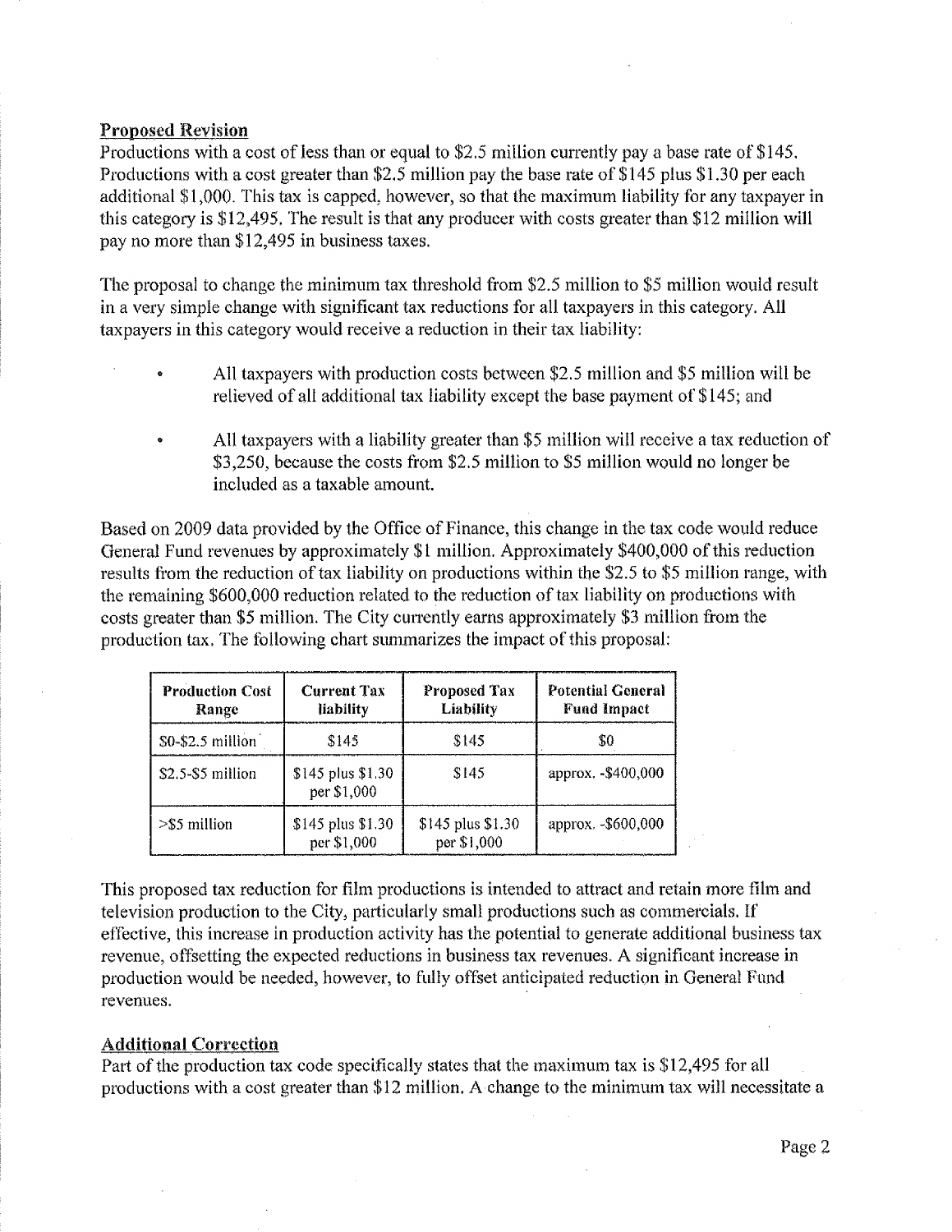change to this language. Either the maximum tax will need to be reduced to \$9,100 or the measure of the maximum tax will need to be increased to \$14.5 million. The impact is as follows:

- Changing the maximum tax paid to \$9,100 will provide a tax reduction of \$3,250 to all tax payers;
- Changing the maximum tax measure to \$14.5 million will:
	- $\triangleright$  reduce the tax liability on all tax payers with costs between \$5 million and \$12 million by \$3,250;
	- reduce the tax liability on all tax payers with costs between \$12 million  $\mathbf b$ and \$14.5 million by a gradually lower amount; and
	- $\blacktriangleright$ maintain the tax liability on all tax payers with costs greater than \$14.5 million at their current rate.

A revision to the measure of the maximum tax will provide a modest reduction in the General Fund impact, and should be adopted as part of this action.

 $\eta=1$ 

John Wickham Analyst

Appendix

 $100000$ 

 $\sim$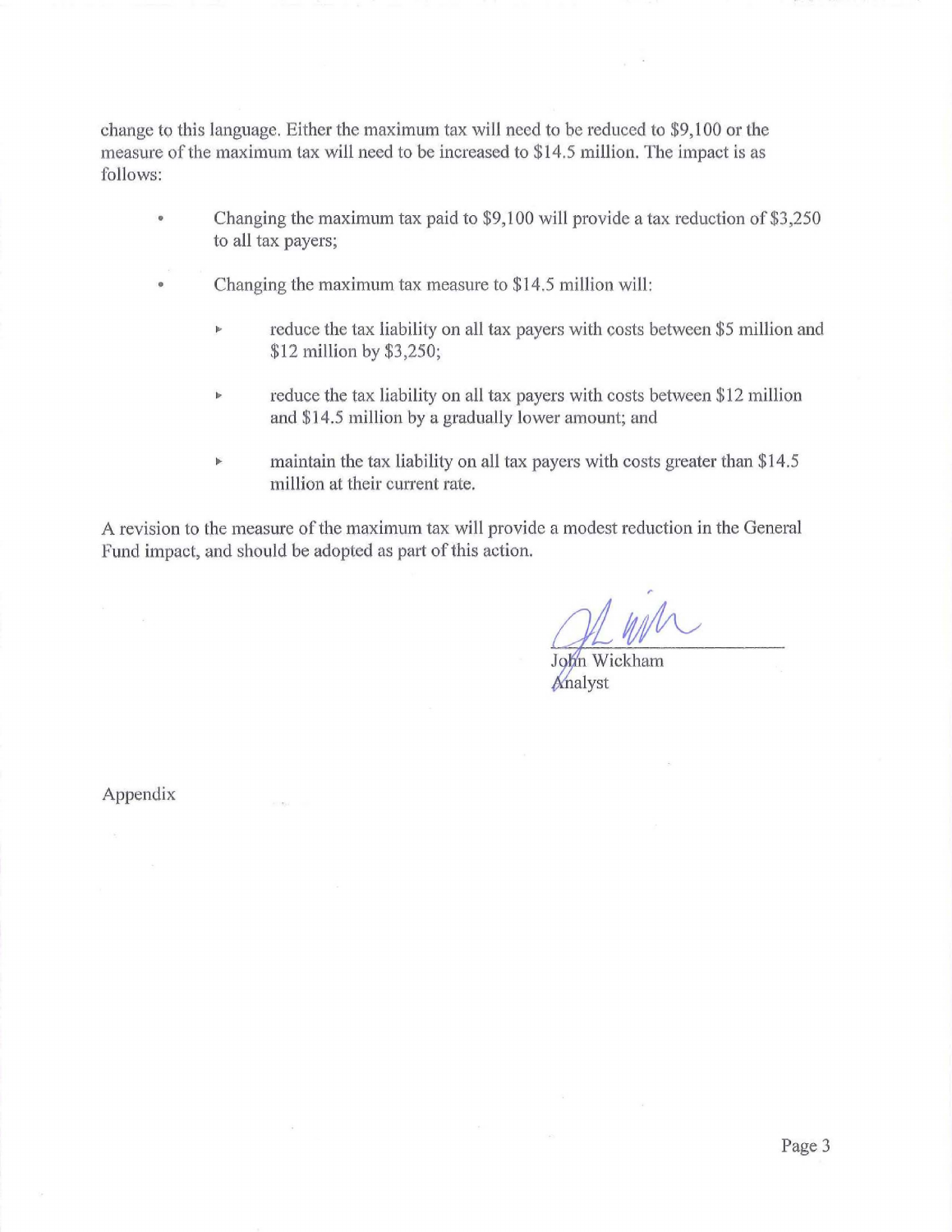$10 - 1238$ 

#### JUL 1 6 Z010

#### MOTION.

# JOBS & BUSINESS DEVELOPMENT

Los Angeles has long been considered the entertainment capitol of the world, home to studios, postproduction facilities, a myriad of outdoor locations and the most talented and well-trained creative and technical workers in the field. However, the City must increasingly compete with other cities, states and countries which are offering incentives to lure tilming away from Los Angeles through steep tax breaks.

The loss of film production has a dramatic impact on the local economy. In Los Angeles, the entertainment industry produced  $42,083$  direct jobs and revenues of \$21.5 billion in 2005 - and for every job directly created by the film industry, 2.7 other jobs are supported. That same year, the industry's impact on the Los Angeles County economy was a whopping \$57 billion. The loss of film production has a direct impact on local employment and the economy of Los Angeles.

Qver the last year, the City Council of Los Angeles has made a strong statement in support of creating policies aimed at keeping filming local and protecting jobs for Angelenos working in the film, TV and commercial producing industry. This includes the support of 19 recommendations in October of 2009, aimed at making it easier to film in Los Angeles, including the use of City parking lots for base camps and crew parking as well as the installation of power nodes at highly~filmed locations. In addition, the Council supported looking into specific tax incentives for the film industry.

One such tax that affects the entertainment industry is the Entertainment Production Tax. Currently, the city assesses tax liability on fllm production companies through a flat fee of \$145 on production costs up to \$2.5 million. This represents the minimum threshold to which \$1.30 is accessed for each additional \$1,000 in production costs filmed within the City incurred in excess of \$2.5 million. This rate-per-thousand system taxes all production costs up to a maximum of \$12 million or \$12,495 in direct city taxes.

However, if the entertainment production cap were to be increased from \$2.5 million to \$5 million; at least 535 local production companies, including post-production companies, boutique production houses and commercial production companies, would receive a reduction in their taxes. In fact, according to the Association of Independent Commercial Producers' 2010 Annual Member Survey, the median sales per commercial production company was \$2.79 million. Raising the minimum threshold to \$5 million would provide significant tax savings to small and medium-sized production businesses at a minimal cost to the City.

The Business Tax Advisory Committee (BTAC) Incentives Subcommittee has recommended this modest cap adjustment from \$2.5 million to \$5 million for the Entertainment Production Cap, as it will assist in retaining our current level of film activity while bringing recently displaced production back to the City of Los Angeles.

I THEREFORE MOVE, that the City Council direct the Chief Legislative Analyst (CLA) and City Administrative Officer (CAO) to report to the Jobs and Business Development Committee within 30 days on the economic impact of raising the Entertainment Production Cap from \$2.5 million to \$5 million; and

I FURTHER MOVE, that the City Council direct the City Attorney, in consultation with the Chief Legislative Analyst and City Administrative Officer, to prepare an ordinance within 30 days raising the Entertainment Production Cap from \$2.5 million to \$5 million.

PRESENTED BY:// Comparing CLC

**CLASSICATE SERI** . relat .<br>ama Ma .<br>Kabupaten Berna municipy of elframa er/Andrew<br>Finansense<br>M

{:()~() Councilmember, 7lhDistrict

 $\overline{\mathcal{C}}$ SECONDED BY: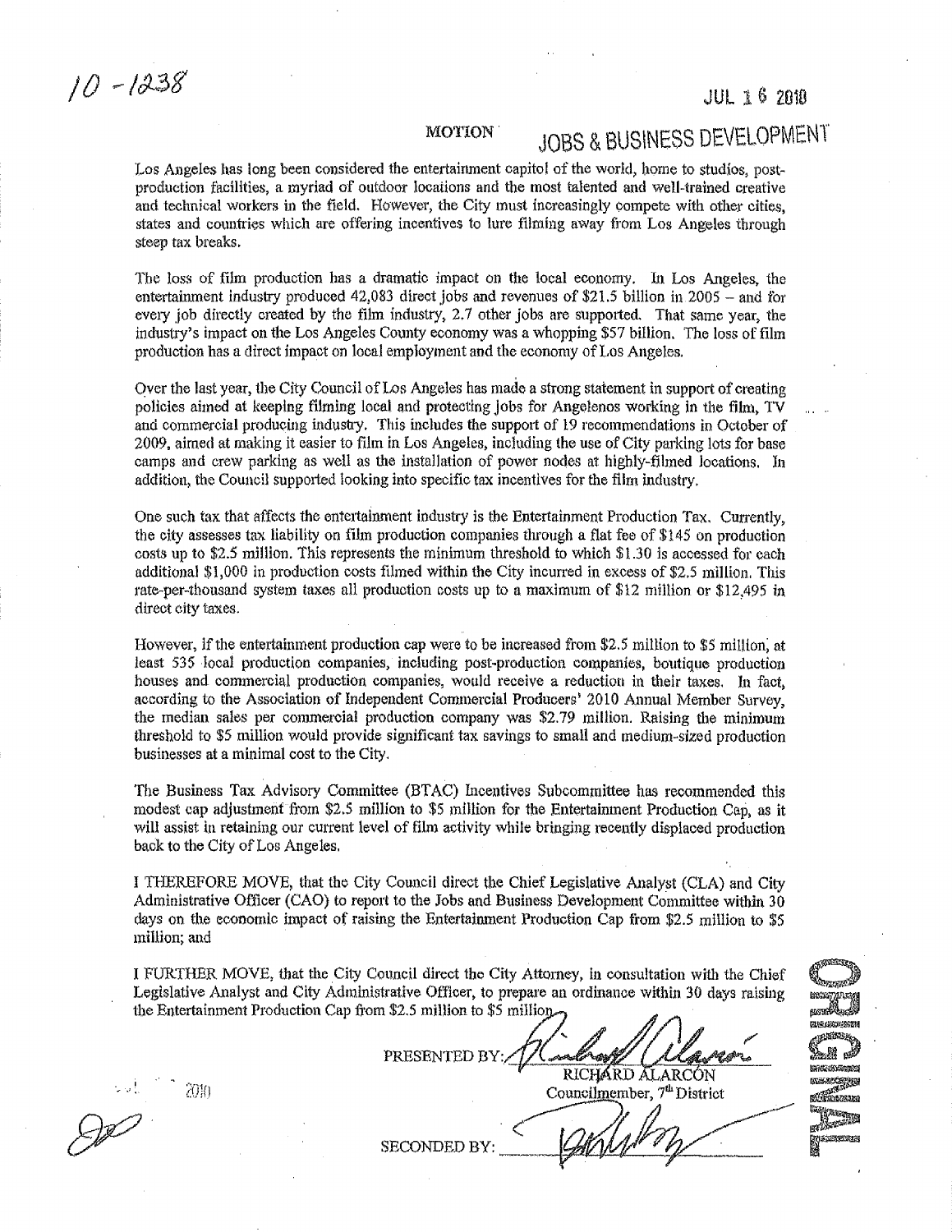#### Official City of Los Angeles Municipal Code (TM)

### MUNICIPAL CODE / CHAPTER II\* LICENSES, PERMITS, BUSINESS REGULATIONS / ARTICLE 1 BUSINESS TAXES / SEC. 21.109. MOTION PICTURE, TELEVISION AND RADIO PRODUCERS. SEC. 21.109. MOTION PICTURE, TELEVISION AND RADIO PRODUCERS. (Title amended by Ord. No. 167,416, Eff. 12/27/91, Oper. 1/1/84.)

(a) (Amended by Ord. No. 167,416, Eff. 12/27/91, Oper.  $1/1/84$ .) For the purposes of this section a motion picture, television, or radio producer is a person who engages in the business of producing motion pictures, television programs, radio programs or advertising material for such media, including pictures or programs in which animation is used. Said businesses include, but are not limited to, the development of a story, whether based on fact or fiction, the photographing of the story or program, whether by means of photographic film, magnetic tape, or other device, the recording of the program, and the cutting, scoring, editing, and final preparation of the picture, program or commercial for release or viewing, and when performed by a person engaged in the foregoing activities also includes either or both of the following:

1. The lending by a motion picture, television, or radio producer of the services of employees for which the producer has contracted to one or more other producers; and

2. The fumishlng of motion picture, television or radio studio facilities to other such media producers where the facilities include, in addition to physical equipment, the services of technicians such as cameramen, soundman, carpenters, electricians and set decorators.

Every person engaged in the business of being a motion picture, television, or radio producer shall pay a tax in the amount provided in Subsection (c). The measure of the tax in each instance shall be the total of the following sums: the gross cost of production of motion pictures, television programs, radio programs and advertising materials; the gross receipts received by the producer in return for the lending of the services of employees as described herein; and the gross receipts received by the producer in return for the furnishing of studio facilities in the manner described herein.

(b) Every person engaged in the business of reconstructing motion pictures, television programs or commercials by synchronizing pictures with sound, or making or producing sound scores, other than a sound score made or produced by a motion picture, television or radio producer in the preparation for release of a production, shall pay a tax measured by the gross cost of the work done in the amount provided in Subsection (c). (Amended by Ord. No. 167,416,

American Legal Publishing Corp. 1